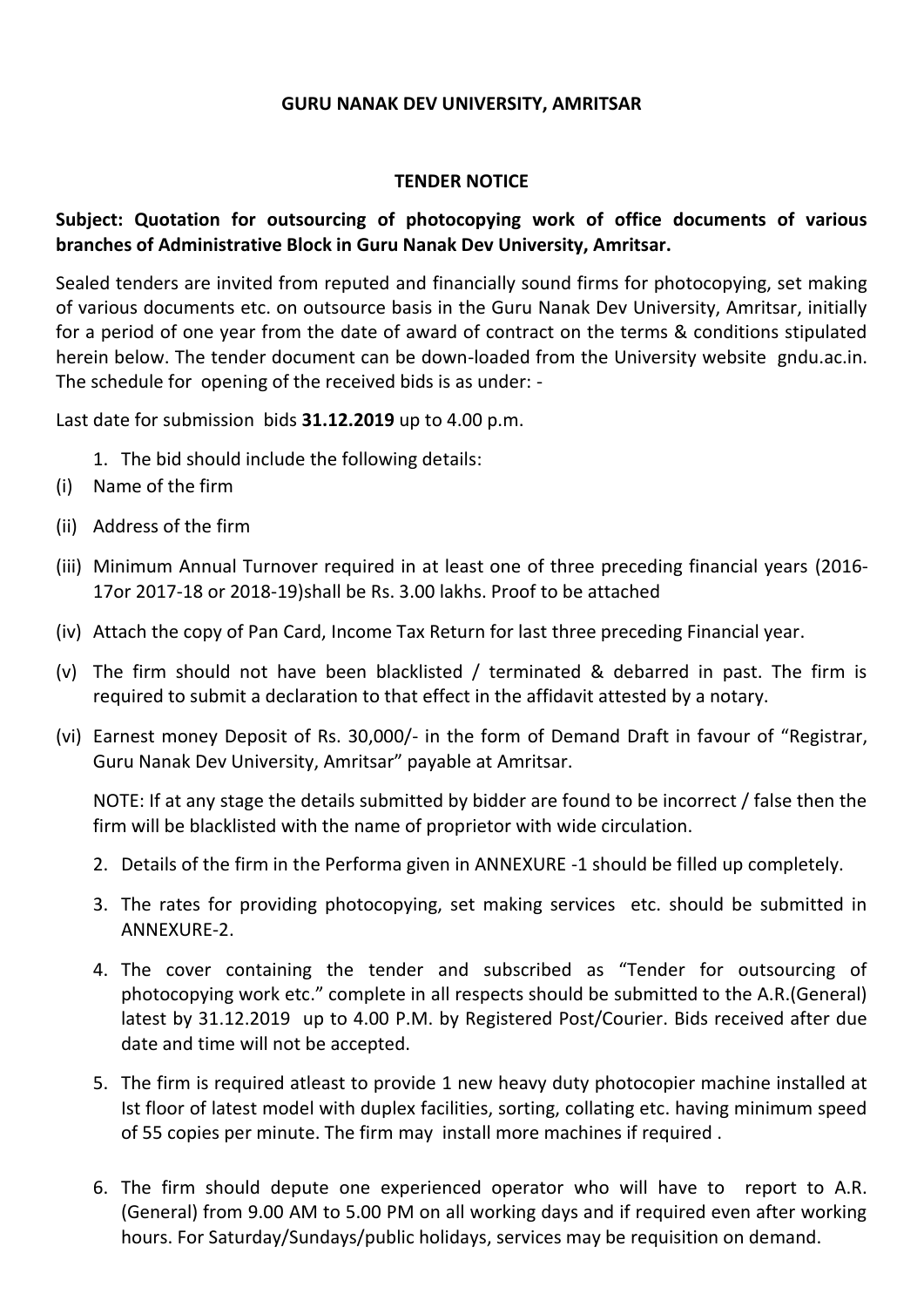7. Space and electricity connection in Administrative Block: will be provided by the University whereas maintenance of the equipment (to ensure that these are in prefect working condition) will be the responsibility of the firm. The firm is responsible for any kind of damage, Consumables, Paper, labour, service, hardware etc.

After allotment security of the meter will have be got deposited by the firm. Bills of the electricity will have to be paid by the firm. Separate meter for this purpose will be provided by the University.

- 8. All the consumables required like toner, drum, spare parts and paper (not less than 75 GSM photocopy of Spectra brand) and all material for set making will be provided by the firm.
- 9. The payment shall be made to the firm on monthly basis on the basis of demand slips received from the branches/branch head. For this purpose, the firm should submit prereceipted bill/invoice of their claim with the requisition duly signed and stamped by the Head of the Branch/officers concerned, after completion of every month. The payment will be made within 30 days after raising the bill.
- 10.The contract will initially be awarded for a period of one year which may be extended further on the same rates, terms & conditions subject to satisfactory services by the firm.
- 11.The University has the right to terminate the contract in case the performance and the service rendered by the contractor/ firm is found to be unsatisfactory, by giving a notice of 7 days.
- 12.The security of the unsuccessful tenderers will be released, without any interest, after finalization of the contract. EMD of the successful bidder will be released, without any interest, after the Contract period is over.
- 13. The security shall stand forfeited if a bidder withdraws or amends the bid /tender or in case successful bidder fails to sign or accept the contract within the stipulated period. No interest will be payable on this amount. The EMD shall also stand forfeited in the event of premature withdrawal of the tender(s) by any of the tenderers.
- 14.The University reserves the right to accept or reject the tender, in whole or in part thereof, without assigning /specifying any reason thereof.
- 15.In case of any dispute, the decision of Registrar shall be final & binding upon the firm.
- 16.The Photocopying machine must be installed within a week from the date of Issue of contract awarded letter.
- 17. Delay in supply of Photocopying material will lead to penalty  $\omega$  1% of the EMD for every week.
- 18.Corrigendum/Addendum/Corrections/Notice, If any,will be published on the website of GNDU.
- 19.Tender application fee to be paid by the bidder is Rs 2000.Firm has to attach the Demand draft of this with Tender.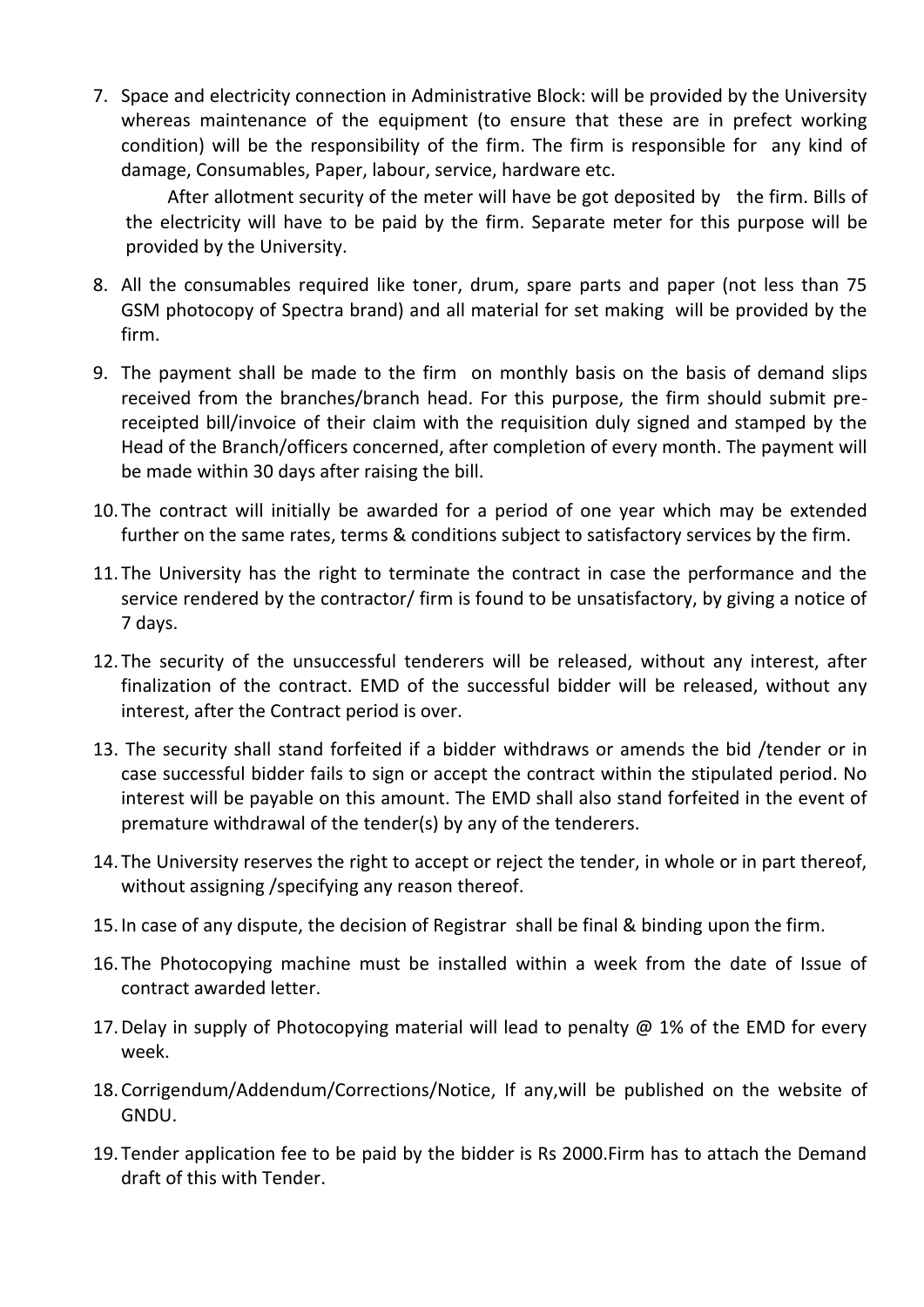### 20.Undertaking

I have gone through the tender documents carefully, terms and conditions for work specified in the tender Notice. I hereby submit that all terms and conditions mentioned in the said forms are acceptable to me.

## 21.Declaration

It is Certified that I have submitted all correct documents& Statements. In case any statement or document is found false at any stage, the University may take action as it deemed fit, even that may lead to disqualification at any stage.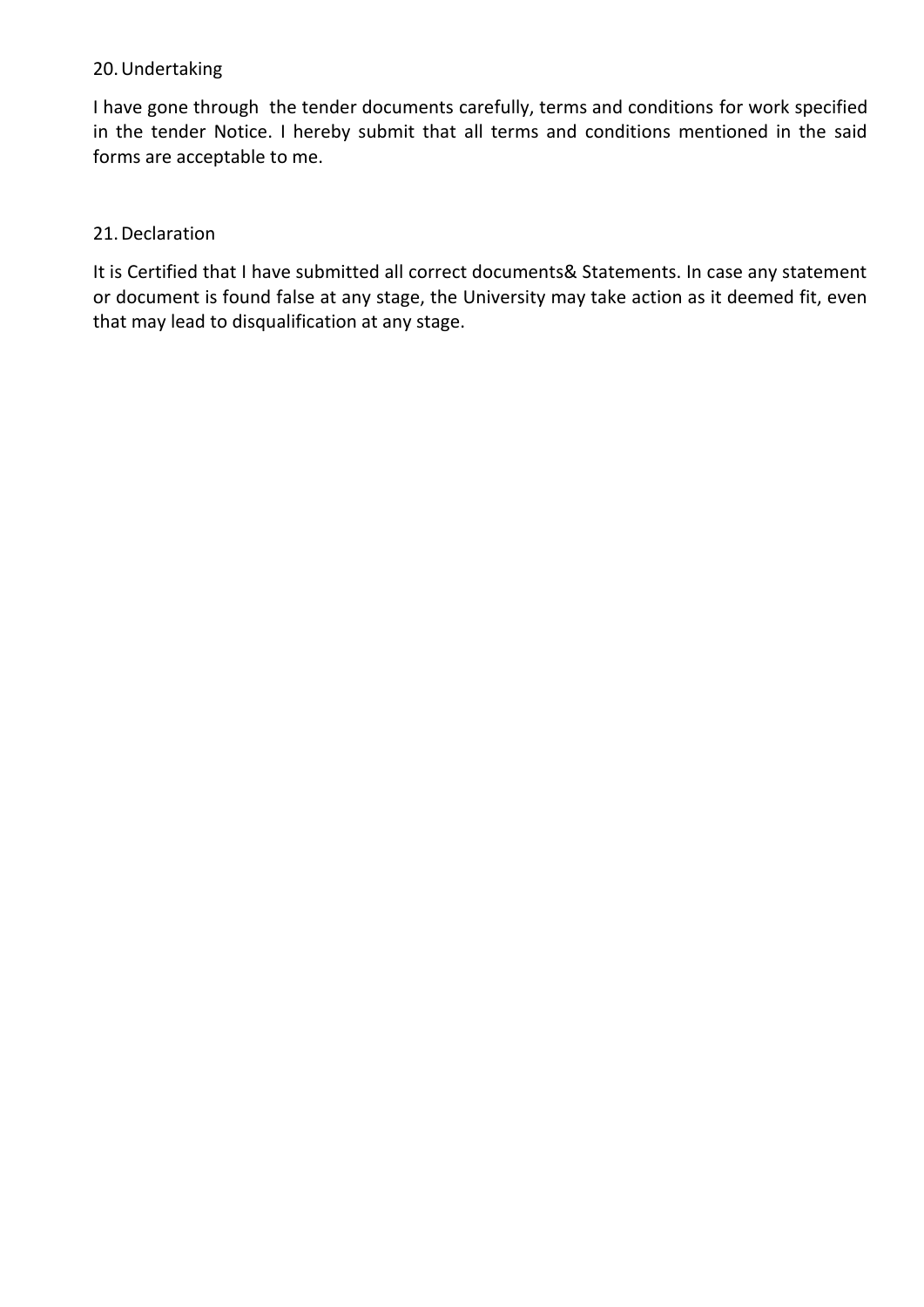| Sr. No. | Description                                                                                                                  | Please indicate<br>requisite<br>information | Page No. in the<br>attached document |
|---------|------------------------------------------------------------------------------------------------------------------------------|---------------------------------------------|--------------------------------------|
| 1.      | Name, address & telephone<br>No. of the firm with copy of<br>address proof                                                   |                                             |                                      |
| 2.      | Name of the proprietor/<br>partners of the Firm                                                                              |                                             |                                      |
| 3.      | Income Tax Returns for the<br>last three preceding Financial<br>year                                                         |                                             |                                      |
| 4.      | Proof of annual turnover not<br>less than 3.00 lakhs during any<br>one of the last three financial<br>years (proof required) |                                             |                                      |
| 5.      | Declaration regarding that the<br>company was never blacklisted<br>/ terminated and debarred in<br>the past.                 |                                             |                                      |
| 6.      | Details of EMD:<br>Name of Bank<br>(i)<br><b>Number of Demand Draft</b><br>(ii)<br>Date of Demand Draft<br>(iii)             |                                             |                                      |

NOTE: If any of the details submitted by the bidder are found to be incorrect or false at a later stage, then the firm will be blacklisted by the University.

I/we hereby agree to accept / abide by all the terms & conditions of the tender document.

Name & designation of the Authorized signatory of the firm (with seal of the Agency)

Date:--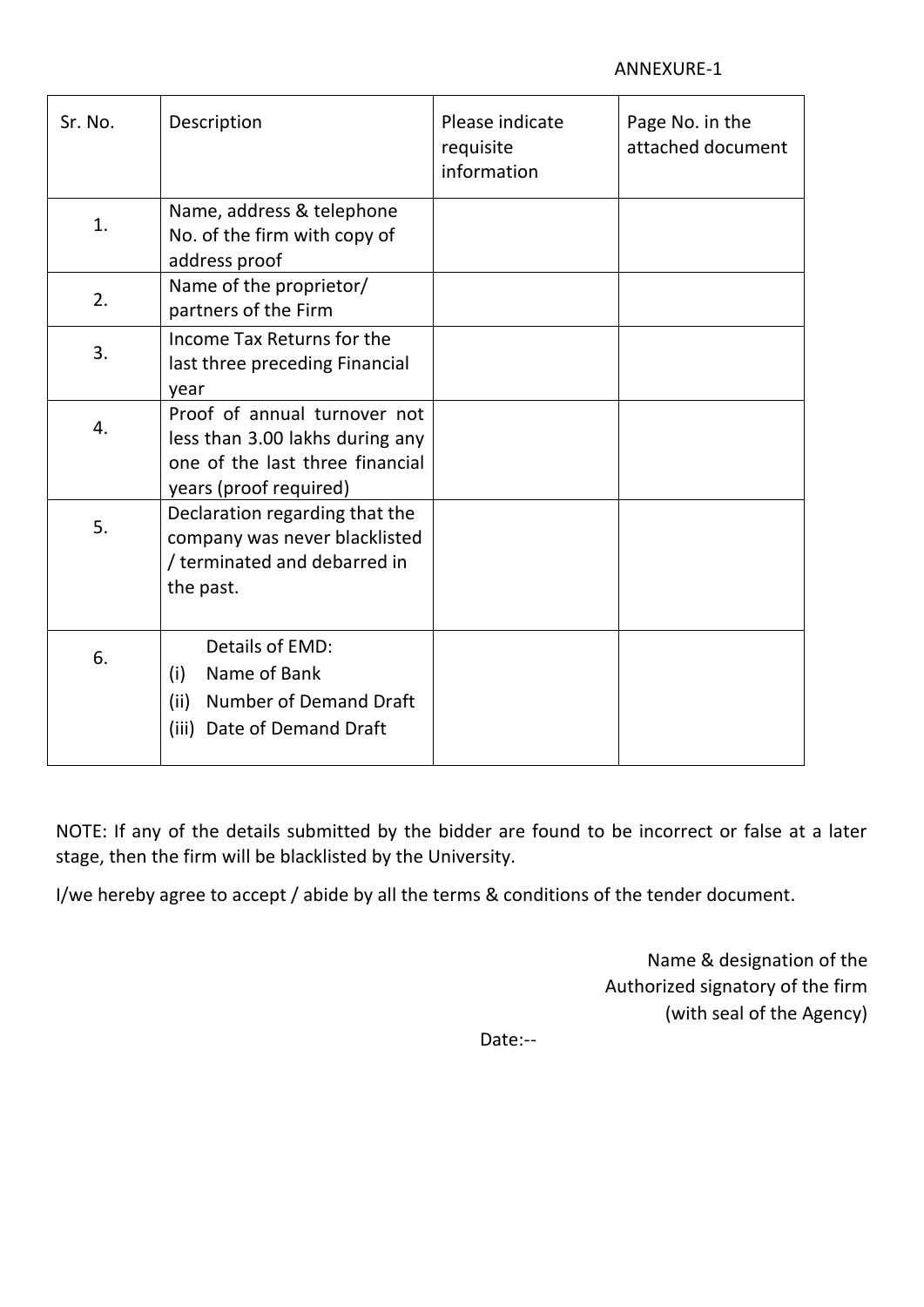#### PROFORMA FOR QUOTING RATES

| S.No. | Scope of Work                                                                     | Rate per page<br>(inclusive of all Taxes) |
|-------|-----------------------------------------------------------------------------------|-------------------------------------------|
|       | Quote single rate for Photocopying of A4, A3 and<br>Legal size Document (Simplex) |                                           |
|       | Quote single rate for Photocopying of A4, A3 and<br>Legal size Document (Duplex)  |                                           |

**Note: The L1 will be arrived at after clubbing the rate of Simplex and Duplex combined.**

Undertaking: I hereby undertake to accept and abide by all the terms & conditions of the tender document.

> Signature: Name: Seal of the firm: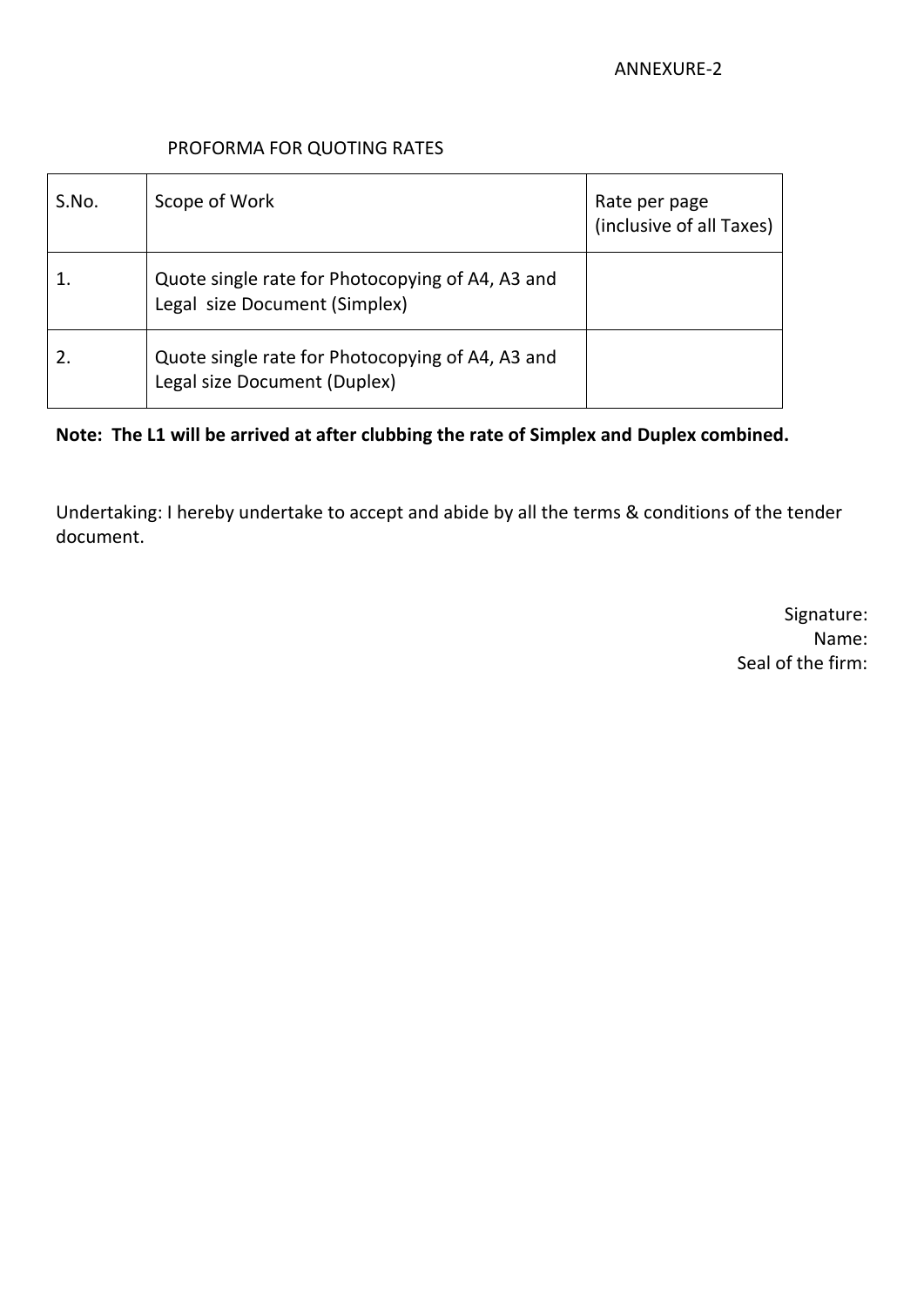# **GURU NANAK DEV UNIVERSITY, AMRITSAR**

# **(Performa for Photocopying through outsourcing)**

| S.No. | Name of<br>the Branch | Name of the<br>Dealing<br>official | No. of<br>copies | Simplex/Duplex | Rate | Total<br>Amount |
|-------|-----------------------|------------------------------------|------------------|----------------|------|-----------------|
|       |                       |                                    |                  |                |      |                 |
|       |                       |                                    |                  |                |      |                 |

Head of Branch

(alongwith stamp)

Date:\_\_\_\_\_\_\_\_\_\_